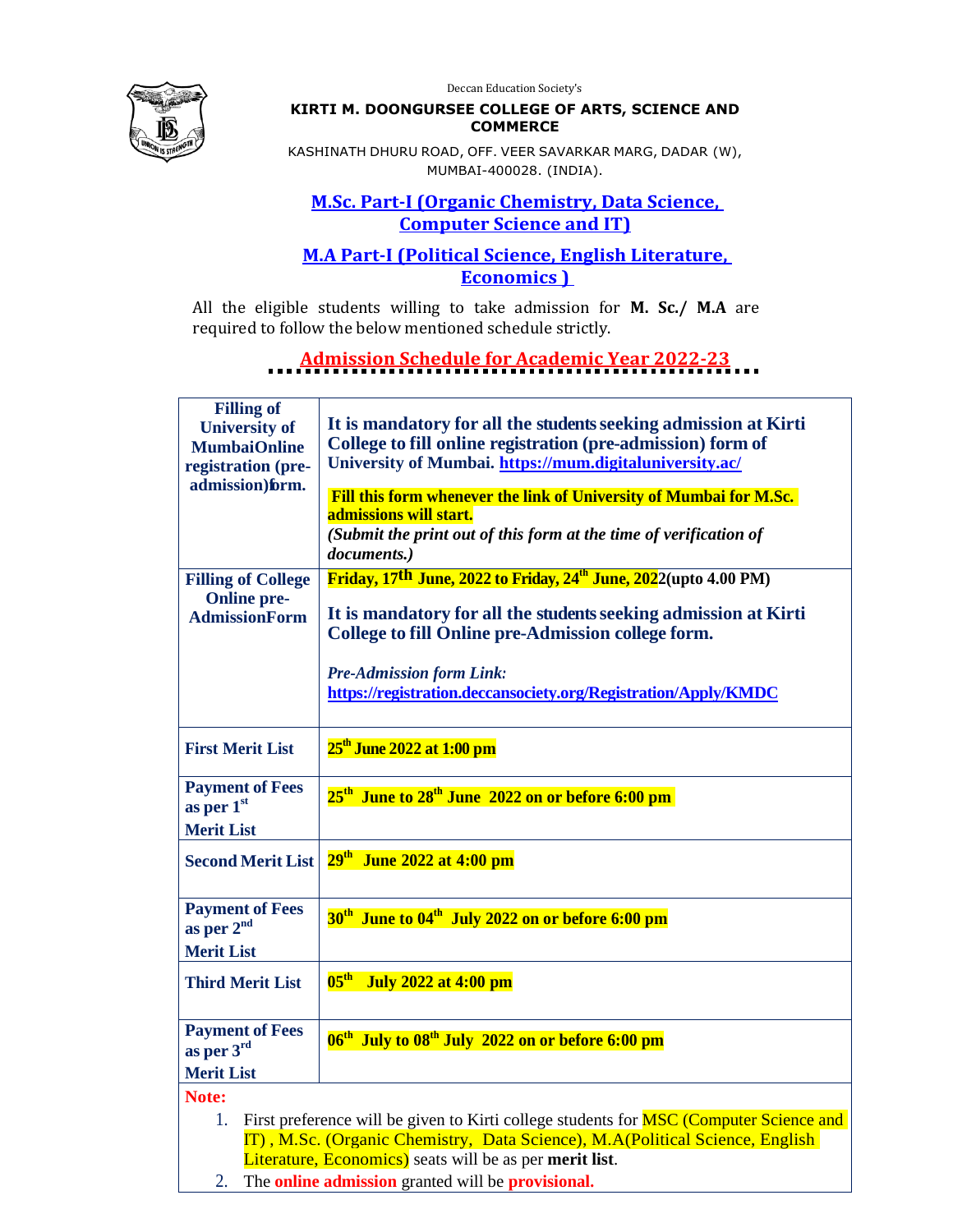- 3. The admission will be confirmed only after the submission and verification of hard copies of all required Original Documents.(The schedule for the same will be displayed later )
- 4. As all official correspondence will be completely online or through the mobile number provided by you, in order to avoid missing out an important information and deadlines, you are requested to provide correct and a working mobile number.
- 5. Link for payment of fees will be provided to the selected candidates after every merit list.

#### **DOCUMENTS REQUIRED TO BE SUBMITTED ONLINE (scan and self-attested copies)**

- For students of Mumbai University Mark Sheets / gazette copy (highlight your name) of Sem. V and VI
- For students of Other University Mark Sheets / gazette copy (highlight your name) of Sem I to VI
- **Caste Certificate** *(if applicable)*
- **Gap Certificate** *(only for students having GAP in their studies)*

#### **DOCUMENTS REQUIRED TO BE SUBMITTED OFFLINE (as per the schedule)**

- *All students should bring 2 copies of the following:*
	- *Mark sheets (10th, 12th, Sem. 1 to Sem.6), Photos, Address Proof ( Aadhar Card, Ration Card ,etc.)*
- *Printout of University of Mumbai Online registration (pre-admission)form and Kirti College admission form.*

*Document Verification*

- *Mark Sheets / gazette copy*
- *Caste Certificate (if applicable)*
- *Gap Certificate (only for GAP students)*
- *All other relevant documents as per the application.*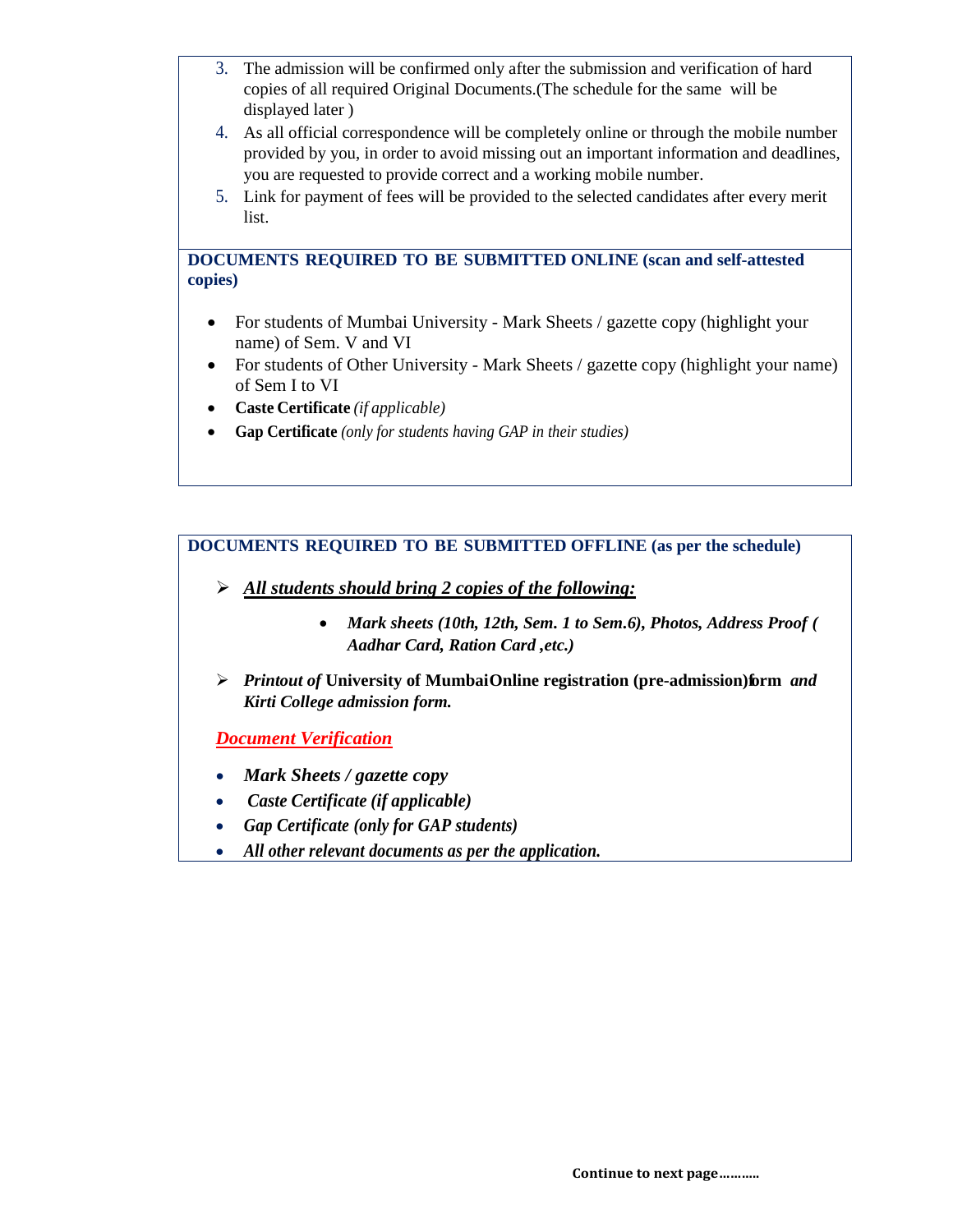

# Deccan Education Society's **Kirti M. Doongursee College of Arts, Science & Commerce**

## **(Re-accredited "A" Grade)**

Kashinath Dhuru Road, Off. Veer Savarkar Marg, Dadar West Mumbai, Maharashtra 400028

| <b>About the Department</b><br>The Department of Computer Science & Information<br>Technology was established in the year 1999 and<br>2001. Kirti College was among the first colleges to<br>start B.Sc. Computer Science as part of the curriculum<br>at the Under-graduate level. By considering the need<br>of higher studies later Department introduced M.Sc.<br>(Computer Science And IT). | <b>About the Course</b><br>Two-year integrated course is systematically designed<br>considering the current industry needsin terms of skills<br>sets demanded under new technological environment.<br>The curriculum is more contextual, industry affable and<br>suitable tocater the needs of society in present day<br>context. |
|--------------------------------------------------------------------------------------------------------------------------------------------------------------------------------------------------------------------------------------------------------------------------------------------------------------------------------------------------------------------------------------------------|-----------------------------------------------------------------------------------------------------------------------------------------------------------------------------------------------------------------------------------------------------------------------------------------------------------------------------------|
| <b>Facilities</b>                                                                                                                                                                                                                                                                                                                                                                                | <b>Specializations offered</b>                                                                                                                                                                                                                                                                                                    |
| Well-equipped Computer laboratories.                                                                                                                                                                                                                                                                                                                                                             | Business Intelligence & Big Data Analytics                                                                                                                                                                                                                                                                                        |
| <b>Enriched library</b>                                                                                                                                                                                                                                                                                                                                                                          | <b>Cloud Computing</b>                                                                                                                                                                                                                                                                                                            |
| Providing internship as a part of                                                                                                                                                                                                                                                                                                                                                                | $\bullet$                                                                                                                                                                                                                                                                                                                         |
| $\bullet$                                                                                                                                                                                                                                                                                                                                                                                        | <b>Cyber and Information Security</b>                                                                                                                                                                                                                                                                                             |
| curriculum.                                                                                                                                                                                                                                                                                                                                                                                      | Machine Intelligence                                                                                                                                                                                                                                                                                                              |
| Trainings/seminars and workshops are                                                                                                                                                                                                                                                                                                                                                             | $\bullet$                                                                                                                                                                                                                                                                                                                         |
| $\bullet$                                                                                                                                                                                                                                                                                                                                                                                        | <b>Research in Computing</b>                                                                                                                                                                                                                                                                                                      |
| organized on recent technologies.                                                                                                                                                                                                                                                                                                                                                                | $\bullet$                                                                                                                                                                                                                                                                                                                         |
| Alumni talks are arranged for student                                                                                                                                                                                                                                                                                                                                                            | Data Science                                                                                                                                                                                                                                                                                                                      |
| $\bullet$                                                                                                                                                                                                                                                                                                                                                                                        | <b>Soft Computing Techniques</b>                                                                                                                                                                                                                                                                                                  |
| interaction.                                                                                                                                                                                                                                                                                                                                                                                     | $\bullet$                                                                                                                                                                                                                                                                                                                         |
| Our Alumni are working at                                                                                                                                                                                                                                                                                                                                                                        | <b>Research Opportunities</b>                                                                                                                                                                                                                                                                                                     |
| Wipro, Google, IBM, TCS, Infosys, Capgemini,                                                                                                                                                                                                                                                                                                                                                     | Data Mining, Machine intelligence, Information                                                                                                                                                                                                                                                                                    |
| Accenture and many more                                                                                                                                                                                                                                                                                                                                                                          | Security, Image Processing and Many more                                                                                                                                                                                                                                                                                          |

| TWO-YEAR FULL-TIME MASTERS PROGRAM . |
|--------------------------------------|
| (M.Sc. in Computer Science And IT)   |

| Eligibility:                                        | <b>Fee structure:</b> |
|-----------------------------------------------------|-----------------------|
| B. Sc. (Computer Science, IT, Mathematics, Physics, | GEN/DT/NT/OBC/SBC     |
| Statistics)                                         | Rs. 35,146/- per year |
| OR BCS OR B.E. (Computer Science/IT)                | SC/ST Category        |
|                                                     | Rs.1796/- per year    |

| <b>TWO-YEAR FULL-TIME MASTERS PROGRAM</b><br>(M.Sc. in Data Science)                                                 |                 |                                                                           |  |  |  |
|----------------------------------------------------------------------------------------------------------------------|-----------------|---------------------------------------------------------------------------|--|--|--|
| Eligibility:<br>B. Sc. (Computer Science, IT, Mathematics, Physics,<br>Statistics, Electronics)<br>OR BCA/BE/BAF/BBA |                 | Fee structure:<br>Rs. 81,100.00/- yearly FEES(excluding examination fees) |  |  |  |
| <b>Reach to Us:</b><br>Telephone: 9920406311                                                                         | Admission Link: | https://registration.deccansociety.org/Registration/Apply/KMDC            |  |  |  |